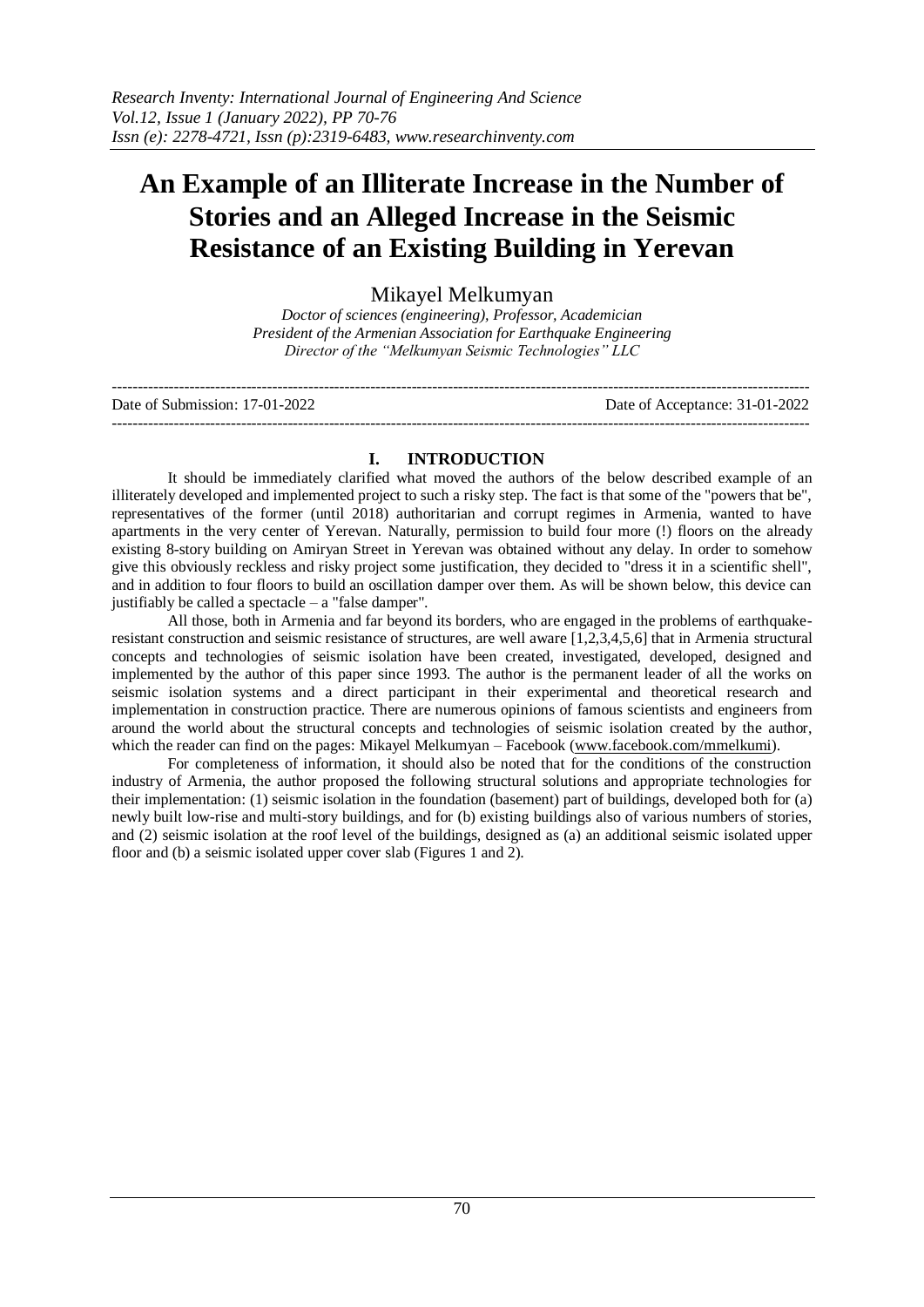

**Figure 1.** General view of the apartment building, the seismic resistance of which has been increased by the method of additional seismic isolated upper floor (proposed by the author of this paper), and the design model of



**Figure 2.** Vertical structural elevation of the building, the seismic resistance of which was suggested to be increased by the seismic isolated upper slab method (proposed by the author of this paper), and the design model of this building

Many of the concepts of seismic isolation and technologies for their implementation developed by the author are unique, since they were introduced for the first time in the world without interruption of the functioning of existing buildings [7,8,9,10] or with the simultaneous reconstruction of the floors of the superstructure (part of the building above the seismic isolation system) of existing buildings [11,12]. Originality also lies in the concept and technology of installation of seismic insulators not one by one, but in groups (clusters) under the bearing structures of both newly built [13,14] and existing buildings [11,12,15]. The noted uniqueness is confirmed by the documents of international organizations and conferences [16,17,18], as well as publications of scientists and engineers from different countries [1,2,3,19,20].

Specialists who do not even work in the field of seismic isolation unanimously recognize, based on world experience in studying the consequences of strong earthquakes, that seismic isolation systems are the best that has been invented to date to ensure the indisputable reliability of earthquake-resistant buildings [21]. To date, in addition to structural concepts and technologies of seismic isolation, the author has developed, in fact, the entire regulatory framework for the design and application of seismic isolation, adopted and approved by the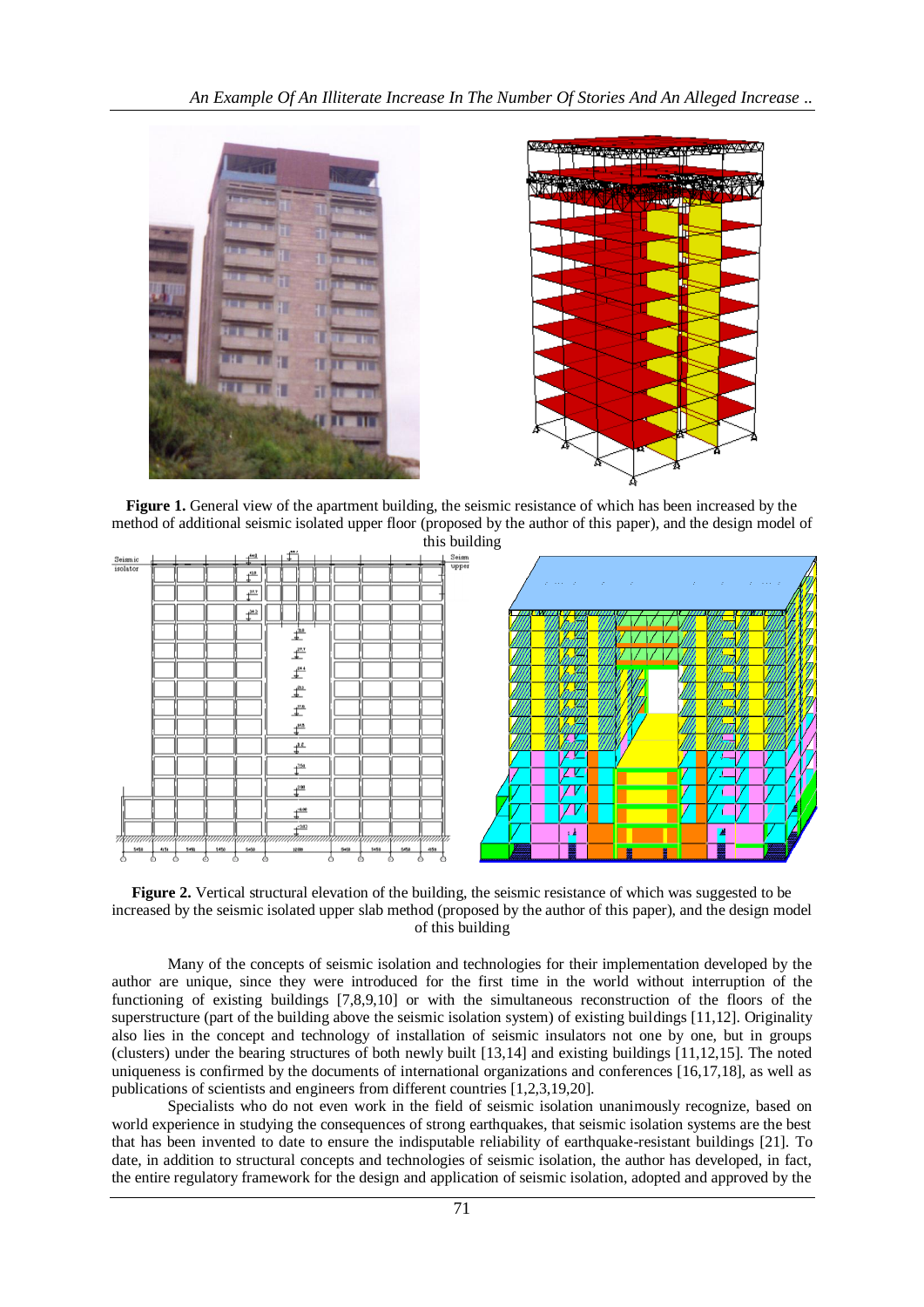Government of Armenia. These are primarily Chapter 10 "Buildings and structures with seismic isolation systems" in the current Design Code of the Republic of Armenia; further, approved in 2007, "Guidelines for the design and construction of buildings using laminated rubber-steel bearings", and Standard of the Republic of Armenia SRA 261-2007 "Seismic isolation laminated rubber-steel bearing. Specifications". These documents are exactly what is needed so that engineers can independently design seismically isolated buildings.

#### **II. DESCRIPTION OF THE PROJECT OF ILLITERATE INCREASE IN NUMBER OF STORIES AND ALLEGEDLY INCREASE OF SEISMIC RESISTANCE OF THE EXISTING BUILDING IN YEREVAN**

The developed project was carried out by the design company "Seismanaкhagits" LLC for the existing 8-story building on Amiryan Street in Yerevan. The design envisaged increasing the number of floors up to 12 and arranging a dynamic vibration damper in the form of a cover slab connected to the building by seismic isolators at the top of the building (Fig. 3). In fact, this design company was intended to apply the concept of seismic isolation at the level of the roof developed earlier by the author of this paper [22], but, as it will be shown below, nothing actually came of it.

Recalling the events of the recent past, it should be emphasized that when the author developed and implemented his concepts of seismic isolation at the level of buildings' roofs [7,8,13,22], those who have now applied these concepts in the building under consideration, then criticized, arguing that seismic isolators cannot effectively perform their functions in the system of dynamic vibration dampers. Therefore, the author notes with satisfaction that so-called "specialists", who, due to a lack of knowledge in the field of seismic isolation of structures, had a negative attitude to these systems, finally grew up to understand their high efficiency. Well, they can be praised, since these "specialists" tirelessly insisted that they would create their own concepts of dynamic oscillation dampers, but never came to anything. It is never too late to admit one's own inadequacy, and, putting aside one's own baseless ambitions, to rely on the concepts that have proven themselves in the republic from the most positive side.



Figure 3. View of the existing 8-story building on Amiryan Street in Yerevan with the added four floors and a cover slab constructed on top and connected to the building by seismic isolators to form a dynamic vibration damper

a.– from the side of Amiryan Street, b.– from the side of the courtyard of the building

However, to great regret and disappointment, it must be stated that the project under consideration, in fact, does not stand up to criticism, replete with numerous flaws and, actually, discredits both the developers themselves and the idea of seismic isolation at the building's roof. The author of this paper has an official report compiled in 2013 by the developers of this project. The report is signed by candidate of technical sciences Z. Khlgatyan and engineer A. Khachaturyan. From the report it follows that before the start of the design on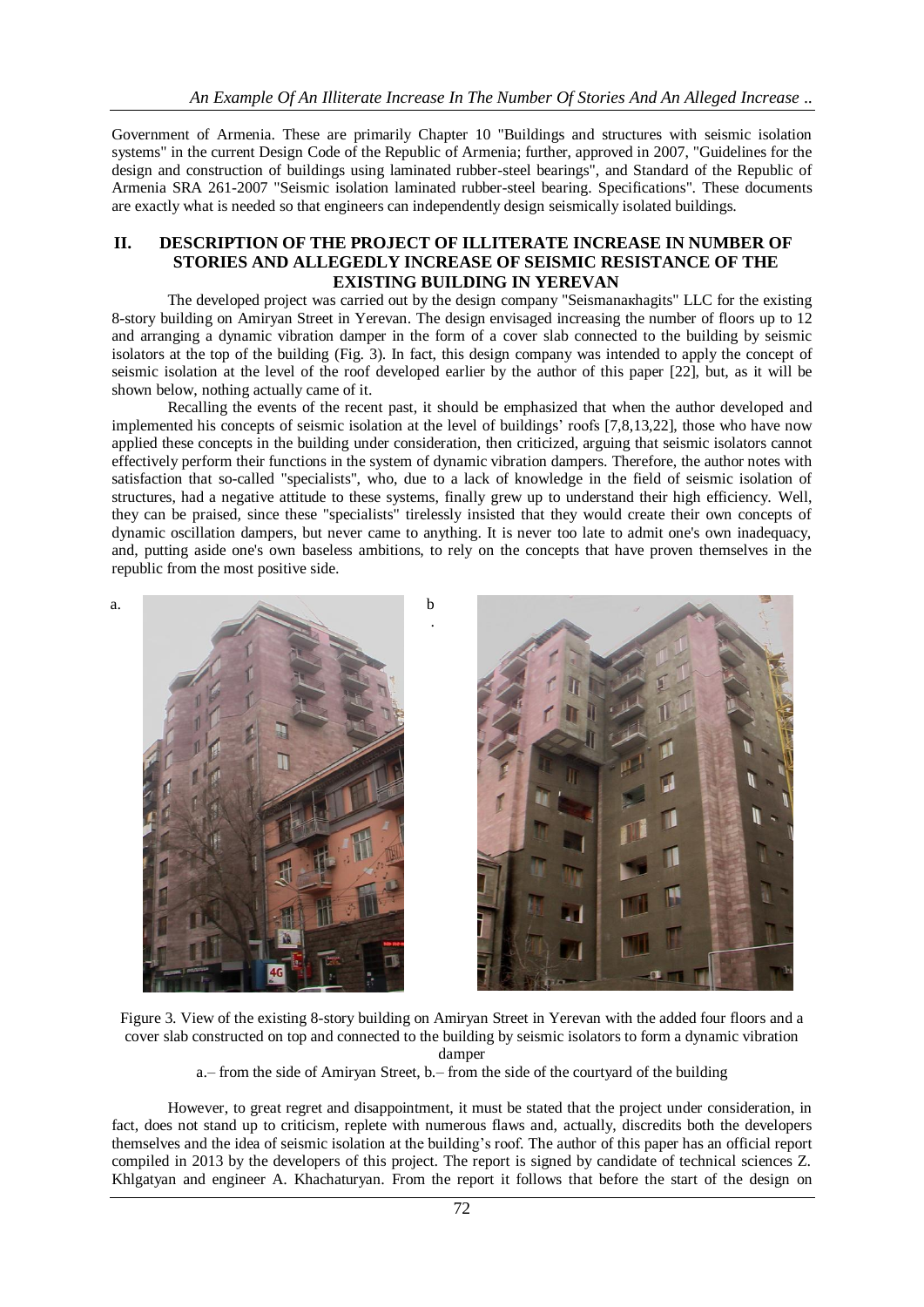increasing the number of stories, they initially analyzed the existing 8-story building, which was designed according to the Seismic Code II-2.02-1994 that was in force in the republic at the time of construction of this building. The aim was to assess the actual seismic resistance of this building and, if necessary, to make suggestions for it's improving.

It was obtained that the periods of the first mode of oscillation of the 8-story building are equal to:  $T_x =$ 0.789sec. and  $T_v = 0.853$  sec. The maximum displacements at the top of the 8<sup>th</sup> floor are equal to:  $X_{\text{max}} = 200$ mm and  $Y_{\text{max}} = 212 \text{mm}$ . Based only on these results, an erroneous conclusion was made about the insufficient seismic resistance of the building and the need to increase it. The question immediately arises, on the basis of which normative documents in force in Armenia, such a conclusion was made? Apparently, the developers really needed to come to such a conclusion, which was made without thinking about their own reputation. After all, it is obvious that in order to assess the actual seismic resistance, it is necessary to have data on the real bearing capacity of the structural elements of the building, based on their actual reinforcement and strength of concrete, and then compare them with the values of the required bearing capacity obtained as a result of the calculation performed according to the current standards [23]. The developers of the project did not do this. Moreover, the conclusion about the need to increase the seismic resistance of the 8-storey building was made on the basis of incorrectly defined periods of its oscillations.

In accordance with paragraph 6.5.2 of the Seismic Code II-6.02-2006, the periods of the first mode of oscillation of this reinforced concrete braced-frame building should be approximately 0.5sec., which is 1.58- 1.71 times less than those obtained by the designers. This means that the actual rigidity of an 8-story existing building is 2.7 times higher than that which was erroneously determined by the designers for this building. Consequently, their claim that the building does not have sufficient rigidity is meaningless. At the same time, the report gives the values of the calculated floor drifts, and, obviously, their amount should be equal to the values of horizontal displacements at the level of the  $8<sup>th</sup>$  floor slab in mutually perpendicular directions of the building. Using the data of the report, we get that in the direction of X the magnitude of the displacement is approximately 114mm, and in the Y direction - 101mm, and these values differ significantly from the above values of  $X_{\text{max}}$  and  $Y_{\text{max}}$ . So which values are true? One thing is clear that the developers of the project arbitrarily and consciously manipulate the numbers, only to show that this existing 8-story building needs to improve seismic resistance. And to achieve this goal they suggest (you can imagine!) to construct over an existing building additional four floors with a dynamic vibration damper. Given that this project has already been implemented in the heart of Yerevan, where the cost of apartments is very high, it is not difficult to guess who needed such a manipulation of the results. It is also not difficult to imagine what will happen to this building and its occupants under seismic impacts even below the design level. This can also be judged from the following criticisms.

According to the developers of this project, the newly constructed additional four floors will allegedly neutralize the torsion of the building. To this end, they provide a cantilevered protrusion in the added part, which is clearly visible in Figure 3b. However, it is obvious that the mass of this protrusion is so small in relation to the mass of the entire building that it is naïve to rely on any tangible counteraction to possible torsional oscillations. On the other hand, this ledge is ugly reflected in the appearance of the building. Even if we assume that the existing 8-story building really needs to increase the seismic resistance, this could be reliably carried out by means of one isolated upper floor according to the technology of the author of this paper (see, for example, Fig. 1) and at the same time effectively neutralize its torsion.

The fact that the developers of the project in question simply deliberately demonstrate the alleged lack of rigidity of the existing 8-story building is also evidenced by the following. If this building, as indicated in the report, was calculated according to the Seismic Code II-2.02-1994, then the values of the permissible drifts of its floors should not exceed 9.4mm. The question arises, how is it that for the same building, calculated already according to the Seismic Code of II-6.02-2006, where the permissible damage coefficient  $K_1$  is reduced by 1.13 times, and the values of displacements must also be multiplied by a coefficient of 0.8, the authors of the project have obtained the magnitudes of the floor's drifts 1.57-1.80 times greater? The answer is obvious; either they were unwilling, or their lack of knowledge did not allow them to comply exactly with the requirements of the current Seismic Code. As a result, the formation of the design model for the existing 8-story building was done incorrectly. In the design model, the horizontal stiffness of the load-bearing elements was incorrectly assigned and many factors that would allow the dynamic characteristics of the building to be most accurately calculated were not taken into account.

### **III. ABOUT THE PARAMETERS OF THE APPLIED DYNAMIC "FALSE DAMPER" OF OSCILLATIONS**

Moving on to the already implemented 12-story building with a dynamic "false damper" of vibrations in the form of an isolated cover plate, it should be noted that the report does not provide data on the periods of oscillation of the building without a damper. However, the report states that the estimated mass of the damper is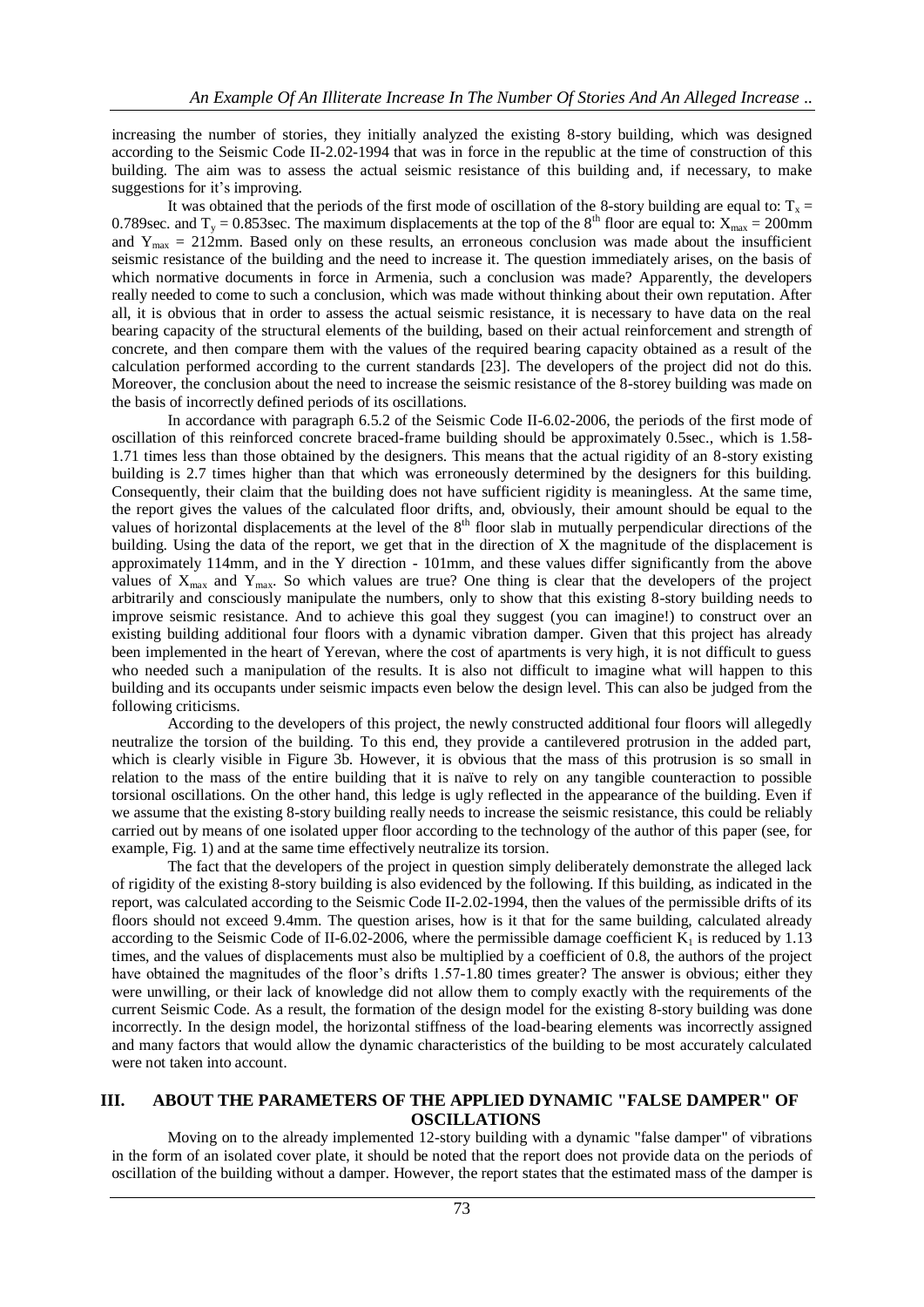460tons, which is about 4% of the mass of the entire building. With this mass of the damper, the total horizontal effective stiffness was selected for it, equal to 10935kN/m. From here, performing the simplest calculations, it is easy to show that the period of the first mode of oscillation of a 12-story building will be equal to about 1.3sec. It was this value that the authors of the report (the developers of the project) did not want to mention, apparently realizing that the period of a 12-story residential building cannot be so large. Indeed, according to the requirements of the Seismic Code in force in the republic, it should be equal to about 0.7sec., that is, less than 1.86 times. But, apparently, this fact did not worry the developers of the project much, since, probably, the goal was set to implement this dangerous project as quickly as possible. Its introduction, in fact, not only did not increase the seismic resistance of the building in question, but, on the contrary, the seismic risk of destruction of this building was increased many times over.

Every self-respecting specialist working in the field of seismic resistance, before proceeding to the design (implementation) of a dynamic vibration damper, must necessarily determine on the spot in full-scale conditions by direct instrumental measurements the periods of oscillation of the building over which the damper is supposed to be erected. And only on the basis of the results obtained, it is necessary and possible to make a final clarification (adjustment) of the parameters of the damper and perform its design. Based on the report in question, all this was not done, and it is not difficult to imagine the danger posed to this building by an incorrectly calculated and designed vibration damper. After all, the accepted mass of the damper (460tons) seems very doubtful, since it is well known from many scientific works [24,25,26,27,28] that for this type of building the effective mass of the dynamic vibration damper should be from 7% to 10% of the mass of the protected structure, but not 4%, which was accepted by the project developers.

Another danger to the building is the designed installation nodes of seismic isolators, which, according to the authors of the report, are supposed to provide the required stiffness of the damper. These so-called "specialists" did not really understand that according to the SRA 261-2007 standard developed by the author of this paper, seismic isolators do not have a constructive connection with structural elements located above and below them. According to the standard, seismic isolators are freely placed in their nests (upper and lower reassess rings). If the developers of the project decided to place two seismic isolators (a total of 54 pieces) in each of the 27 nodes above each other, then the horizontal stiffness of one such node cannot be equal to 0.405kN/mm, that is, half the value of the standard horizontal stiffness of one seismic isolator. This means that with regard to the dynamic oscillation damper, its design model is also built incorrectly. Under seismic impacts, seismic isolators installed on each other, but not having a connection with each other, will not be able to work together and provide the necessary rigidity adopted by the project developers. This is well illustrated by the tests of the "false damper" nodes, which were carried out on demand and in the presence of many specialists participating in public discussions of this project (Fig. 4). The main condition of the tests was to bring the horizontal displacement of the node of paired seismic isolators to the calculated value.



Figure 4. Moment of testing at the "Firm TNT" LLC of the node with seismic isolators installed on top of each other under the action of horizontal force at the level of the lower plate (red color) of the lower seismic isolator

At the time recorded in Figure 4, after which the tests were forcibly discontinued, the value of horizontal displacement was brought to only half of the calculated value. According to the white grades on the side surfaces of seismic isolators, it can be judged that even with such small values of horizontal displacements,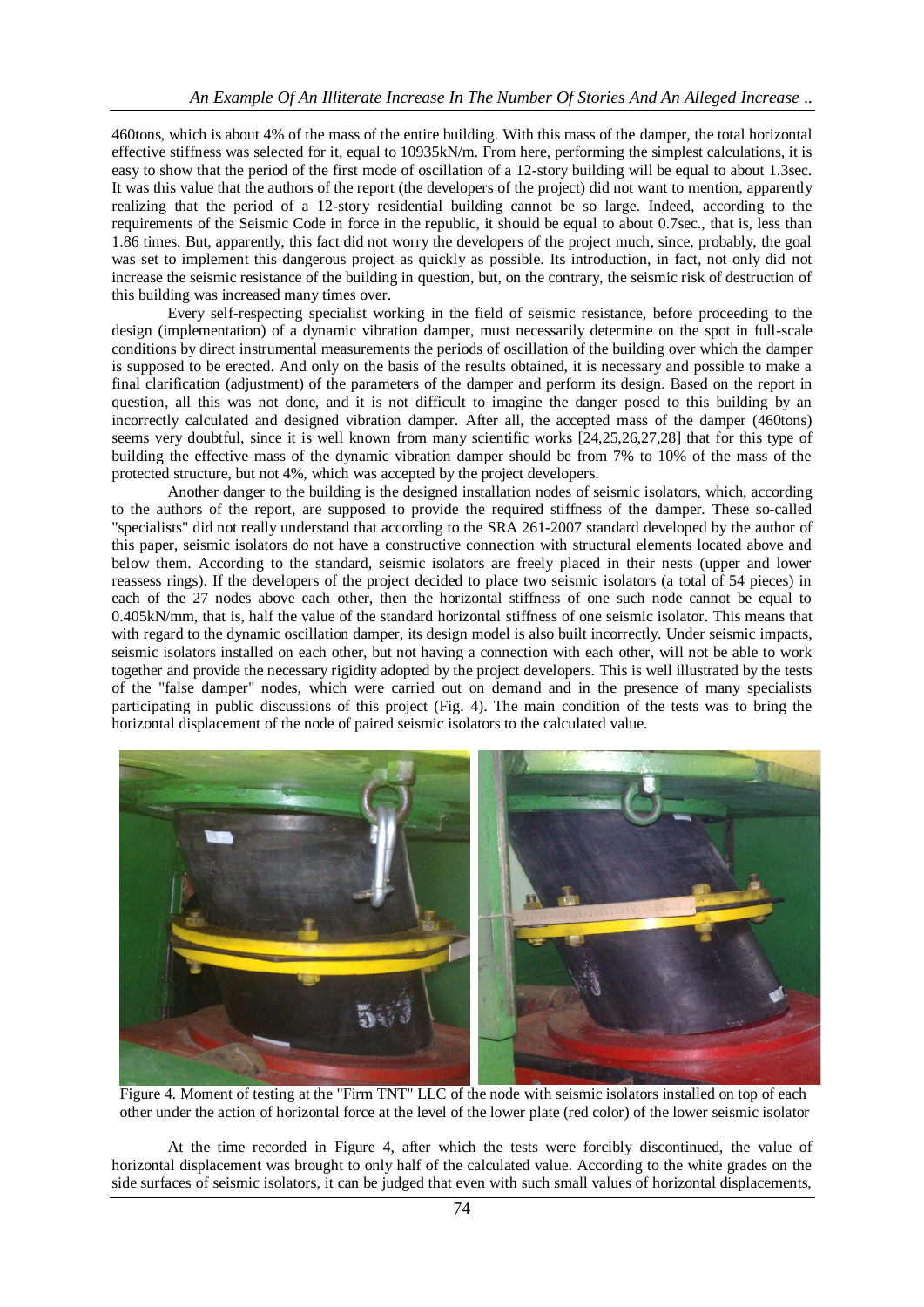seismic isolators came out of their nests vertically by more than 40mm. Consequently, the designed node, consisting of two freely installed seismic isolators on top of each other, being crimped by a vertical load due to the weight of only the reinforced concrete slab of the "false damper", is not able to perform the functions of an element which provides the needed stiffness. Such a node practically does not work, and seismic isolators simply gradually come out of their nests already at negligible (almost zero) values of horizontal force.

It is quite clear that in this case, there is no need to talk about any horizontal stiffness of such nodes here, and the zero efficiency of this "grief" damper becomes obvious. The zero knowledge of the project developers about the concepts of shape factors and reliability of seismic isolators is also obvious. Otherwise, it would be clear to them that with the calculated horizontal displacement of 360mm of the damper, even under the assumption that the seismic isolators placed on top of each other work together, there will be a loss of stability of each such node and the entire structure will collapse under the influence of the weight of the damper slab. Note that the diameter of these seismic isolators is 380 mm, and the height of each is 202 mm.

## **IV. CONCLUDING REMARKS**

In the project under consideration (report) for a 12-story building with a so-called "false damper", the drifts of the floors, based on the requirements of the current standards, should not exceed 11mm. However, as the calculated values given in the report show, the drifts in the mutually perpendicular directions from the  $3<sup>rd</sup>$  to the  $10<sup>th</sup>$  floors exceed the permissible values by 1.1-1.4 times. This clearly confirms the inadmissibility of adding of new four floors over the existing 8-story building, the total weight of which is 27650 kN, and also once again proves the uselessness of the vibration damper implemented here. Thus, the weight of the building is increased by 1.4 times. Taking into account that the building was built on the soils of the category II, it can be stated that if the periods of oscillations of the 8-story and 12-story buildings were calculated correctly, then the corresponding dynamic coefficient for a 12-story building would be only 1.1 times less than the dynamic coefficient for an 8-story building. This indicates that it is the mentioned additional weight that has a much greater negative impact on the formation of seismic loads, and the values of these loads given in the report, alas, cannot be considered reliable.

There is another important factor that negatively characterizes the work in question. The report does not contain data on the results of tests of seismic isolators. Consequently, there is no corresponding scheme of layout of each of the tested and numbered seismic isolators both in the nodes (where they are installed on top of each other) and in the building plan. The fact is that all seismic isolators, as the project developers say, were tested in accordance with the SRA 261-2007 standard in force in the republic. This means that each tested element has its own specific characteristics and cannot, as it happens (in any order) be installed in the vibration damper system. That is, for each node, seismic isolators should be selected so that, regardless of the differences in their stiffness characteristics identified during the tests, the final stiffness of each of the 27 nodes was equal to the design stiffness. In addition, even if it is not possible to fully satisfy this condition, then it is necessary to distribute the stiffness in the building plan in such a way as to completely eliminate the torsional oscillations of the entire system of the damper. It is for this purpose that a scheme with the numbering of seismic insulators should be competently drawn up, which was not done.

The developers of the project also did not consider it necessary to show in their work how the bearing capacity of the existing structural elements of the lower floors of the building was checked in the conditions of adding the mentioned huge weight. Probably, the "specialists" who made so many of the above mentioned mistakes were no longer up to it, and they also had no desire to estimate the magnitude of additional vertical forces in the columns of the frame from seismic impacts. After all, consideration of these loads would further aggravate the already deplorable state of the existing columns. They needed only one thing: as quickly as possible to implement this project. However, public discussions of this project have shown that at least two columns of the first tier of this building, in fact, will not withstand (collapse) under seismic loads even below the design level impacts. The authors of the described ultra-risky adventure do not even suspect and do not realize all the dangers that abound in this project, and which, with seismic impacts, even below the calculated level, will lead to irreparable human and material losses. In addition, a project carried out with the above flaws and with such an irresponsible approach can become a very bad precedent for developers who want to create additional living space in the center of Yerevan and other cities of the republic in their apartment business, putting people's lives in mortal danger.

**It should be emphasized with all responsibility that the author of this paper fully supports and welcomes the desire of the republic's specialists to apply created by him structural concepts of seismic isolation and the technologies for their implementation in construction, but this must be done competently, understanding the essence of these concepts.**

**In turn, all projects newly developed on the basis of these concepts should be subjected to thorough examination by comprehensively trained specialists who should not allow irresponsible and illiterate work that poses a real threat to people's lives.**